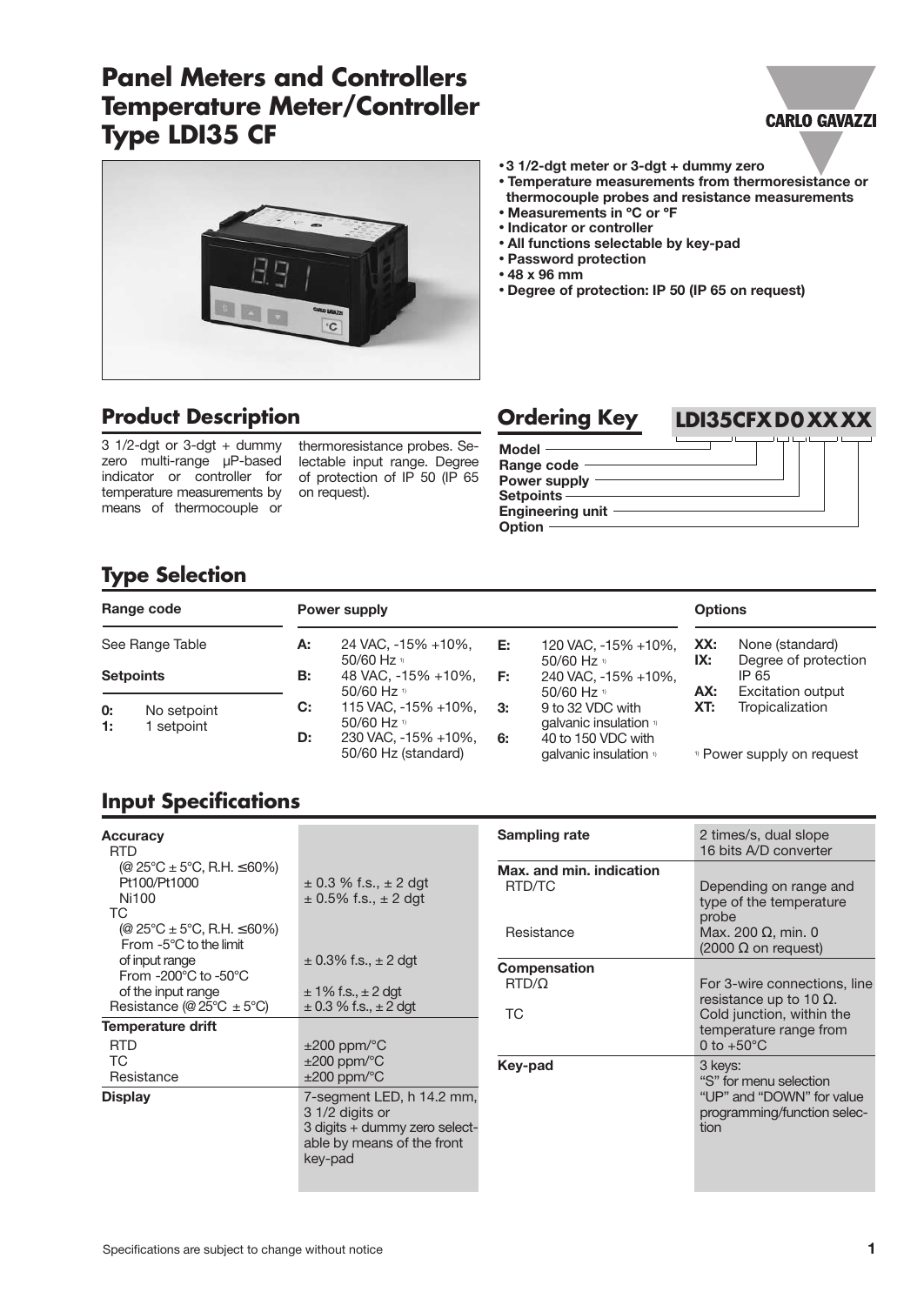

# **Output Specifications**

# **Software Functions**

| <b>Excitation output</b> |                                                           | Password              |
|--------------------------|-----------------------------------------------------------|-----------------------|
| Voltage                  | 15 VDC non-stabilized/                                    |                       |
| Insulation               | 40 mA max. (on request)                                   | 1st level:            |
|                          | 100 $V_{\rm ms}$ output to<br>measuring input             | 2nd level:            |
|                          | 4000 $V_{\text{rms}}$ output to                           |                       |
|                          | AC supply input                                           | <b>Scaling factor</b> |
|                          | 500 V <sub>ms</sub> output to                             | Operating mode        |
|                          | DC supply input                                           |                       |
| <b>Alarms</b>            |                                                           |                       |
| Number of setpoints      | 0, (1 on request)                                         |                       |
| Alarm type               | Over-range, up alarm, down<br>alarm, down alarm with dis- | Electrical scale      |
|                          | abling at power-on, up alarm                              |                       |
|                          | with latch, down alarm with                               | Decimal point positi  |
|                          | latch                                                     |                       |
| Setpoint adjustment      | 0 to 100% of the displayed                                | Displayed scale       |
|                          | range                                                     |                       |
| <b>Hysteresis</b>        | 0 to 100% of the displayed                                | <b>Diagnostics</b>    |
| On-time delay            | range<br>0 to $255 s$                                     |                       |
| Off-time delay           | 0 to 255 s                                                |                       |
| Relay status             | Normally energized/de-ener-                               |                       |
|                          | gized                                                     | Burn-out up           |
| Output type              |                                                           | ТC                    |
| Contact:                 | 1 x SPDT                                                  |                       |
| Rating:                  | 5A, 250 VAC/VDC 40 W/<br>1200 VA, 130.000 cycles          | <b>RTD</b>            |
| Min. response time       | $\leq$ 500 ms, filter excluded, set-                      |                       |
|                          | point on-time delay: "0"                                  |                       |
| Insulation               | 2000 V <sub>ms</sub> output to                            | <b>Filter</b>         |
|                          | measuring inputs                                          | Filter operating rang |
|                          | 2000 V <sub>ms</sub> output to                            | Filtering coefficient |
|                          | excitation output                                         | Max. data hold        |
|                          |                                                           |                       |

| Numeric code of max, 3 di-<br>gits; 2 protection levels of<br>the programming data<br>Password "0", no protection<br>Password from 1 to 255, all<br>data are protected |
|------------------------------------------------------------------------------------------------------------------------------------------------------------------------|
|                                                                                                                                                                        |
| Electrical scale compression,<br>compression/expansion of the<br>displayed scale (max. 2 with-<br>out digital filter, $> 2$ with digital<br>filter)                    |
| Programmable within the<br>whole measuring range                                                                                                                       |
| Programmable within the<br>displaying range                                                                                                                            |
| Programmable within the<br>whole displaying range                                                                                                                      |
| The display flashes when the<br>limits of the displayed range<br>are exceeded, the data are<br>updated up to the maximum<br>read-out                                   |
| Opening of the probe connec-<br>tion, EEE indication<br>Opening of the probe connec-<br>tion, EEE indication<br>Probe short-circuit,<br>-EE indication                 |
| From 0 to 1999/9990<br>From 1 to 255                                                                                                                                   |
| Automatic storage (RAM only)<br>of the max. value measured<br>after the last reset                                                                                     |
|                                                                                                                                                                        |

# **Supply Specifications**

| <b>AC supply</b><br>Insulation | 230 VAC, -15% +10%,<br>50/60 Hz (standard)<br>24 VAC, 48 VAC, 115 VAC,<br>120 VAC, 240 VAC, -15%<br>$+10\%$ , 50/60 Hz (on request)<br>4000 $V_{\text{rms}}$ supply input to all<br>other inputs/outputs |
|--------------------------------|----------------------------------------------------------------------------------------------------------------------------------------------------------------------------------------------------------|
| <b>DC supply</b><br>Insulation | 9 to 32 VDC, G.I.<br>max. inrush current:<br>$< 1.2$ A/200 ms<br>40 to 150 VDC, G.I.,<br>max. inrush current:<br>$< 0.6$ A/200 ms<br>$500 V_{\text{ms}}$ supply input to all<br>other inputs/outputs     |
| <b>Power consumption</b>       | 6.5 VA                                                                                                                                                                                                   |

## **General Specifications**

| <b>Operating temperature</b>                  | 0 $\degree$ to 50 $\degree$ C (32 $\degree$ to 122 $\degree$ F)<br>$(R.H. < 90\%$ non-condensing)      |  |  |
|-----------------------------------------------|--------------------------------------------------------------------------------------------------------|--|--|
| Storage temperature                           | $-10^{\circ}$ to 60 $^{\circ}$ C (14 $^{\circ}$ to 140 $^{\circ}$ F)<br>$(R.H. < 90\%$ non-condensing) |  |  |
| <b>Insulation reference voltage</b>           | $300 Vms$ to ground                                                                                    |  |  |
| Dielectric strength                           | 4000 $V_{\text{rms}}$ for 1 m inute                                                                    |  |  |
| Noise rejection<br><b>NMRR</b><br><b>CMRR</b> | 40 dB, 40 to 60 Hz<br>100 dB, 40 to 60 Hz                                                              |  |  |
| <b>EMC</b>                                    | IEC 60801-2, IEC 60801-3,<br>IEC 60801-4 (level 3),<br>EN 50 081-1, EN 50 082-1                        |  |  |
| <b>Safety standards</b>                       | EN 61010-1, IEC 61010-1,<br><b>VDE 0411</b>                                                            |  |  |
| <b>Connector</b>                              | Screw-type                                                                                             |  |  |
| Housing<br>Dimensions<br>Material             | 1/8 DIN, 48 x 96 x 83 mm<br>ABS.<br>self-extinguishing: UL 94 V-0                                      |  |  |
| Degree of protection                          | IP 50 (IP 65 on request)                                                                               |  |  |
| Weight                                        | Approx 340 g                                                                                           |  |  |
| <b>Approval</b>                               | CE, CSA                                                                                                |  |  |

**2** Specifications are subject to change without notice